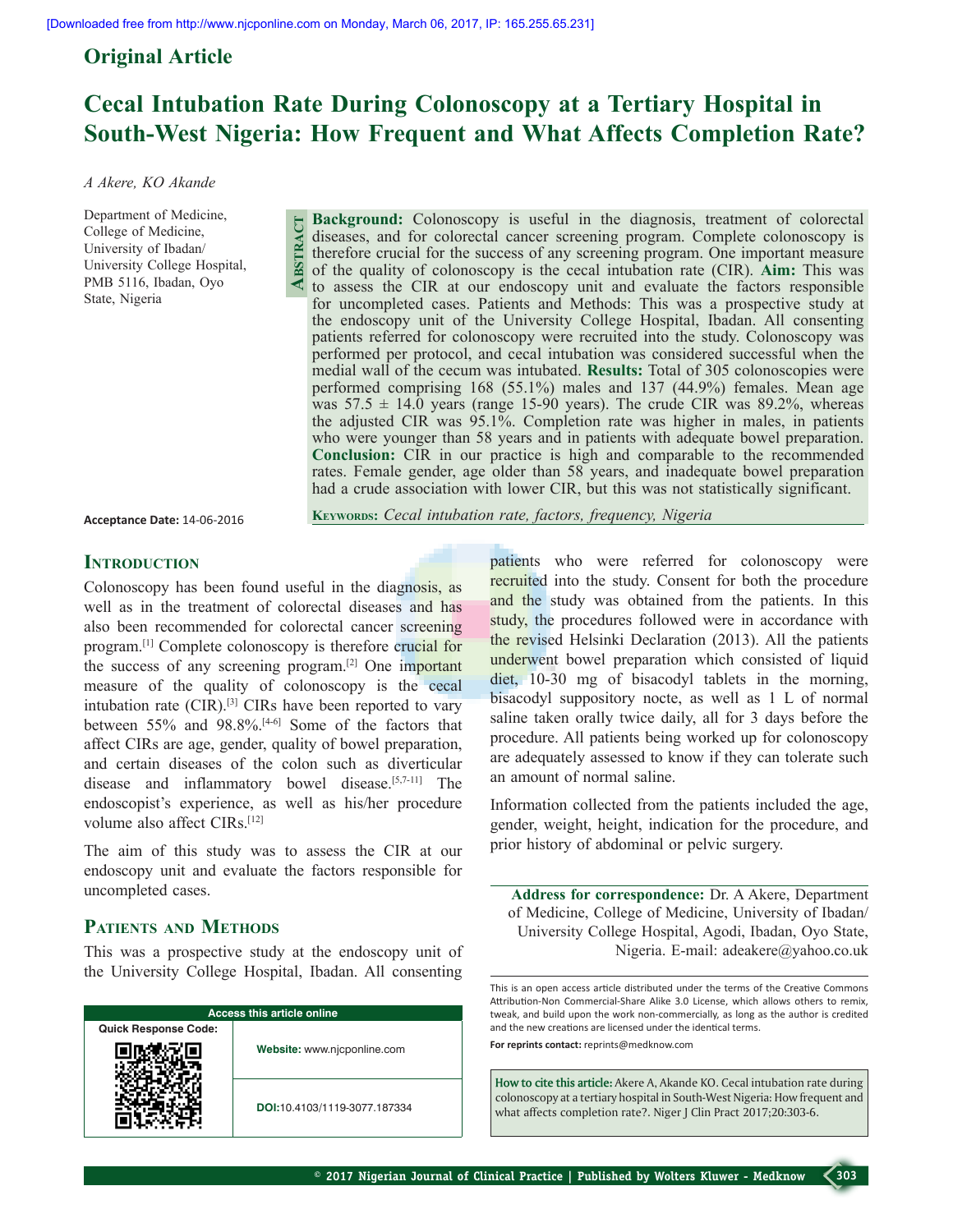The premedications consisted of intravenous midazolam 2.5-5 mg and pentazocine 15-30 mg in titrated doses. Digital rectal examination was carried out on all the patients before the insertion of the colonoscope. Colonoscopy was thereafter performed per protocol using Olympus Exera III Video colonoscope (CF-HQ190L, Olympus UK) with the patients in the left lateral position. All the procedures were performed by the same endoscopist. Supine posture and abdominal pressure were applied where necessary. Cecal intubation was considered successful when the medial wall of the cecum was intubated. Patients' vital signs were monitored pre-, intra-, and post-procedure using multiparameter monitor (Marathon Z, Health-care Equipment and Supplies Co. Ltd., UK).

Bowel preparation was adjudged as poor, if there was a significant amount of semisolid/solid feces; satisfactory, if only clear liquid or small amount of semisolid feces; good, if only a small amount of clear liquid was seen in the colonic lumen. Those who had poor bowel preparation were asked to take a liter of normal saline orally, and the procedure was repeated after about 1-2 h on the same day.

After the procedure, all the patients were observed for 2 h before being discharged home with an assistant. They were also counseled with respect to resumption of oral intake and to report any observed complication immediately.

The data were analyzed using SPSS version 17.0 (SPSS Inc., Chicago, IL, USA). Means were used to express continuous variables, and the means were compared where appropriate. Univariate analysis of factors that affect cecal intubation was carried out. A  $P < 0.05$  was considered statistically significant.

#### **Results**

A total of 305 colonoscopies were performed comprising 168 (55.1%) males and 137 (44.9%) females, giving a male:female ratio of 1.2:1. All the participants in this study were recruited consecutively. The mean age of the patients was  $57.5 \pm 14.0$  years (range 15–90 years). The bowel preparation was adjudged to be good, satisfactory, and poor in 123 (40.3%), 122 (40.0%), and 60 (19.7%) patients, respectively [Figure 1]. The crude CIR was 89.2% (272/305). In 19 patients, the procedure was incomplete because of obstructing lesions found either in the rectum or sigmoid colon and so, the adjusted CIR was 95.1% (272/286). The results showed that completion rate was higher in males compared to females (153 [56.3%] males vs. 119 [43.8%] females), but there was no significant difference between the sexes  $(P =$ 0.24) [Table 1]. Analysis of the age showed that CIR



**Figure 1:** Quality of bowel preparation in the patients

| Table 1: Univariate analysis of the effects of<br>patient-related factors on cecal intubation rate |                                |      |
|----------------------------------------------------------------------------------------------------|--------------------------------|------|
| <b>Factors</b>                                                                                     | Cecal intubation rate, $n$ (%) | P    |
| Gender                                                                                             |                                |      |
| Male                                                                                               | 153/272 (56.3)                 | 0.24 |
| Female                                                                                             | 119/272 (43.8)                 |      |
| Age (years)                                                                                        |                                |      |
| < 58                                                                                               | 145/272 (53.3)                 | 0.13 |
| >58                                                                                                | 127/272 (46.7)                 |      |
| <b>Bowel</b> preparation                                                                           |                                |      |
| Good                                                                                               | 118/272 (43.4)                 | 0.06 |
| Satisfactory                                                                                       | 102/272 (37.5)                 |      |
| Poor                                                                                               | 52/272 (19.1)                  |      |

was higher (145 [53.3%]) in patients who were younger than 58 years, compared to those patients who were 58 years of age or older (127 [46.7%]). Again, there was no significant difference between the two groups  $(P = 0.13)$ [Table 1].

Multivariate logistic regression analysis of the effect of these factors on cecal intubation was not performed because none of them was significantly associated with CIR on univariate analysis. With respect to bowel preparation, higher CIR was observed in patients with good bowel preparation (118 [43.4%]), compared to those with satisfactory (102 [37.5%]) and poor (52 [19.1%]) bowel preparations. However, there was no statistically significant difference observed among these groups ( $P = 0.06$ ). The results showed that 44 patients had constipation as the indication for colonoscopy, and the crude CIR in them was 88.6% (39/44), whereas the adjusted CIR was 97.5% (39/40) after excluding four patients who had obstructing distal colonic tumors.

#### **Discussion**

Complete colonoscopy as evidenced by cecal intubation is considered crucial, especially if right-sided colonic neoplastic lesion is being suspected. Cecal intubation is mandatory to have an effective colonoscopy. CIRs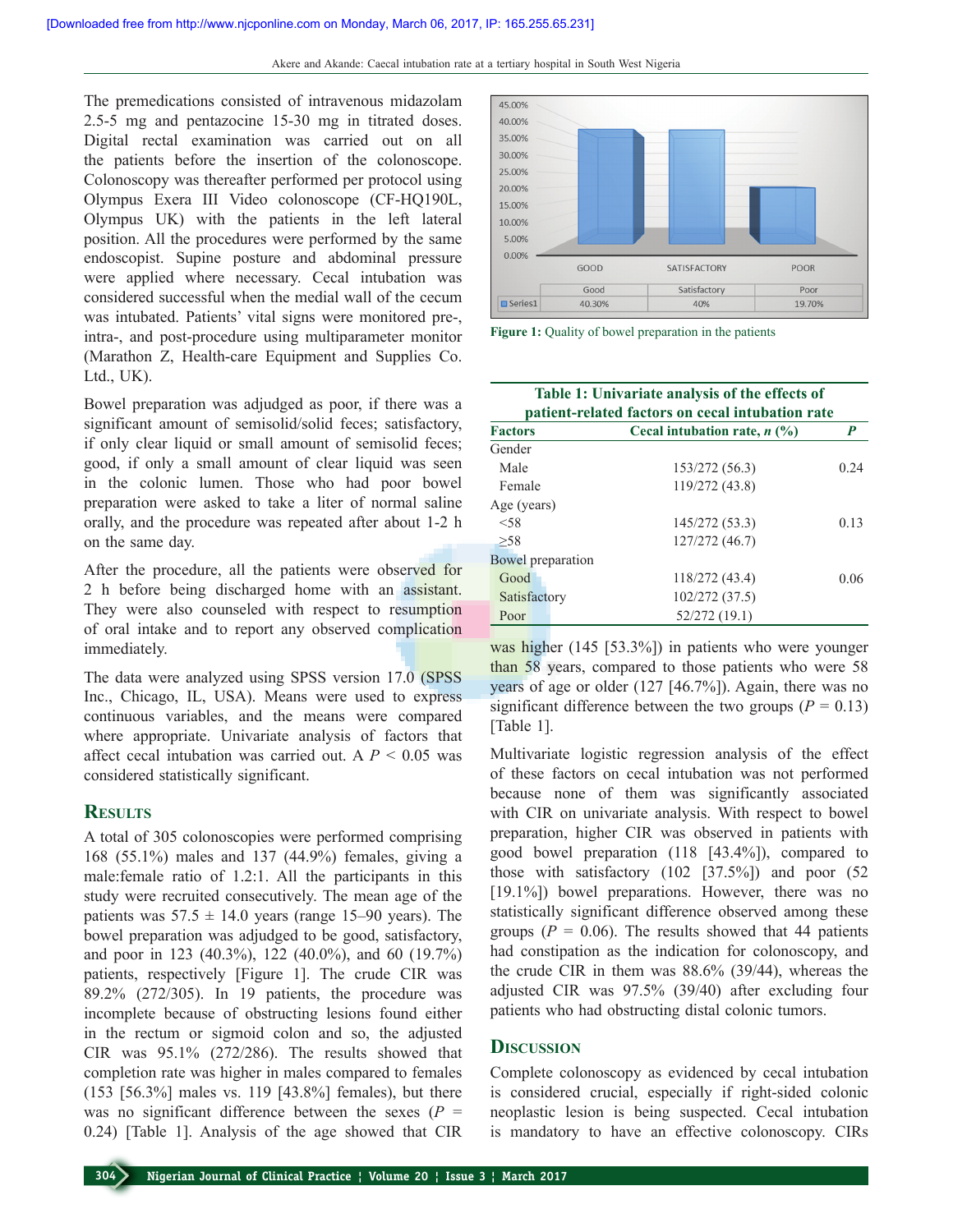over 90% have been accepted as the benchmark for competency in colonoscopy.[13,14] In this study, the crude CIR was 89.2% which is lower than that reported by Waye and Bashkoff<sup>[6]</sup> (95%), Church<sup>[5]</sup> (93.6%), and Rathgaber and Wick<sup>[15]</sup> (98.4%). In all of these studies, the sample sizes were much larger than in our study, and this may explain the higher CIRs observed. This view is supported in a study by Park *et al.*,<sup>[16]</sup> where they observed that CIRs steadily increased as the volume of procedures increased. The CIR in this study is however higher than that obtained by Dafnis *et al.*<sup>[7]</sup> (81%) and Bowles *et al.*<sup>[17]</sup> (76.9%). The latter was a multicenter study, in contrast to our study, which was carried out at a single center. Furthermore, in a multicenter study by Onyekwere *et al.*[18] in Lagos, which is in the same geopolitical zone, the CIR was lower (81.2%) than in this study. It is possible that combination of endoscopists with varying expertise, different areas of specialization (physicians vs. surgeons), as well as different volumes of procedures could reduce the mean CIR as was also the case in the study by Bowles *et al*. [17]

There have been reports about a relationship between the level of sedation and cecal intubation. Hsu *et al.*[19] and Froehlich *et al.*<sup>[20]</sup> observed that deep sedation improved CIR. Although all the patients in our study had moderate sedation, the CIR was still comparable with what were obtained in those studies. This probably implies that the influence of sedation on CIR is minimal. However, if a patient is not adequately sedated, the procedure may be terminated prematurely because of patient's discomfort. Hence, the emphasis should be on adequate sedation and analgesia, not necessarily deep sedation.

One of the factors that predict higher CIR is the quality of bowel preparation. This was clearly demonstrated in this study where the highest CIR was observed in those patients with good bowel preparation. This trend was also observed in several other studies.[8,21,22]

In this study, male gender was associated with higher CIR. This is in agreement with other studies where lower CIRs were observed in females.[5,7-10,21,22] One explanation for this gender difference is that females have been reported to have longer and more sharply angulated colon compared to males.[23]

The effect of age on CIR has been found to be inverse, with older age associated with lower CIR, and this was observed in this study. The explanations have to do with the aging process that takes place in the colon, which includes an increase in the length of the entire colon, as well as increased redundancies which predispose to excess looping, thereby making scope advancement difficult.[24]

Constipation has been reported to lower CIR by some investigators.[5,19] However, the CIR observed in our patients with constipation was much higher than those reported by these investigators (97.5% vs. 75% and 94.4% respectively).

The expertise of the endoscopist is another determinant of CIR. A study by Harewood<sup>[21]</sup> revealed a direct correlation between the level of expertise and CIR. Lee *et al.*[25] reported CIR of 94.4% after 200 procedures. This is consistent with the result of our study, if we considered the adjusted CIR of 95.1% in 272 patients.

#### **Conclusion**

CIR in our practice is high and comparable to the recommended rates. Factors observed to be associated with lower CIR on univariate analysis were female gender, age older than 58 years, and inadequate bowel preparation, but this association was not statistically significant.

# **Financial support and sponsorship**

Nil.

#### **Conflicts of interest**

There are no conflicts of interest.

#### **References**

- 1. Davila RE, Rajan E, Baron TH, Adler DG, Egan JV, Faigel DO, *et al.* ASGE guideline: Colorectal cancer screening and surveillance. Gastrointest Endosc 2006;63:546-57.
- 2. Rembacken B, Hassan C, Riemann JF, Chilton A, Rutter M, Dumonceau JM, *et al.* Ouality in screening colonoscopy: Position statement of the European Society of Gastrointestinal Endoscopy (ESGE). Endoscopy 2012;44:957-68.
- 3. Rex DK, Bond JH, Winawer S, Levin TR, Burt RW, Johnson DA, *et al.* Quality in the technical performance of colonoscopy and the continuous quality improvement process for colonoscopy: Recommendations of the U.S. Multi-Society Task Force on Colorectal Cancer. Am J Gastroenterol 2002;97:1296-308.
- 4. Danesh BJ, Spiliadis C, Williams CB, Zambartas CM. Angiodysplasia-An uncommon cause of colonic bleeding: Colonoscopic evaluation of 1,050 patients with rectal bleeding and anaemia. Int J Colorectal Dis 1987;2:218-22.
- 5. Church JM. Complete colonoscopy: How often And if not, why not?. Am J Gastroenterol 1994;89:556-60.
- 6. Waye JD, Bashkoff E. Total colonoscopy: Is it always possible. Gastrointest Endosc 1991;37:152-4.
- 7. Dafnis G, Granath F, Påhlman L, Ekbom A, Blomqvist P. Patient factors influencing the completion rate in colonoscopy. Dig Liver Dis 2005;37:113-8.
- 8. Aslinia F, Uradomo L, Steele A, Greenwald BD, Raufman JP. Quality assessment of colonoscopic cecal intubation: An analysis of 6 years of continuous practice at a university hospital. Am J Gastroenterol 2006;101:721-31.
- 9. Shah HA, Paszat LF, Saskin R, Stukel TA, Rabeneck L. Factors associated with incomplete colonoscopy: A population-based study. Gastroenterology 2007;132:2297-303.